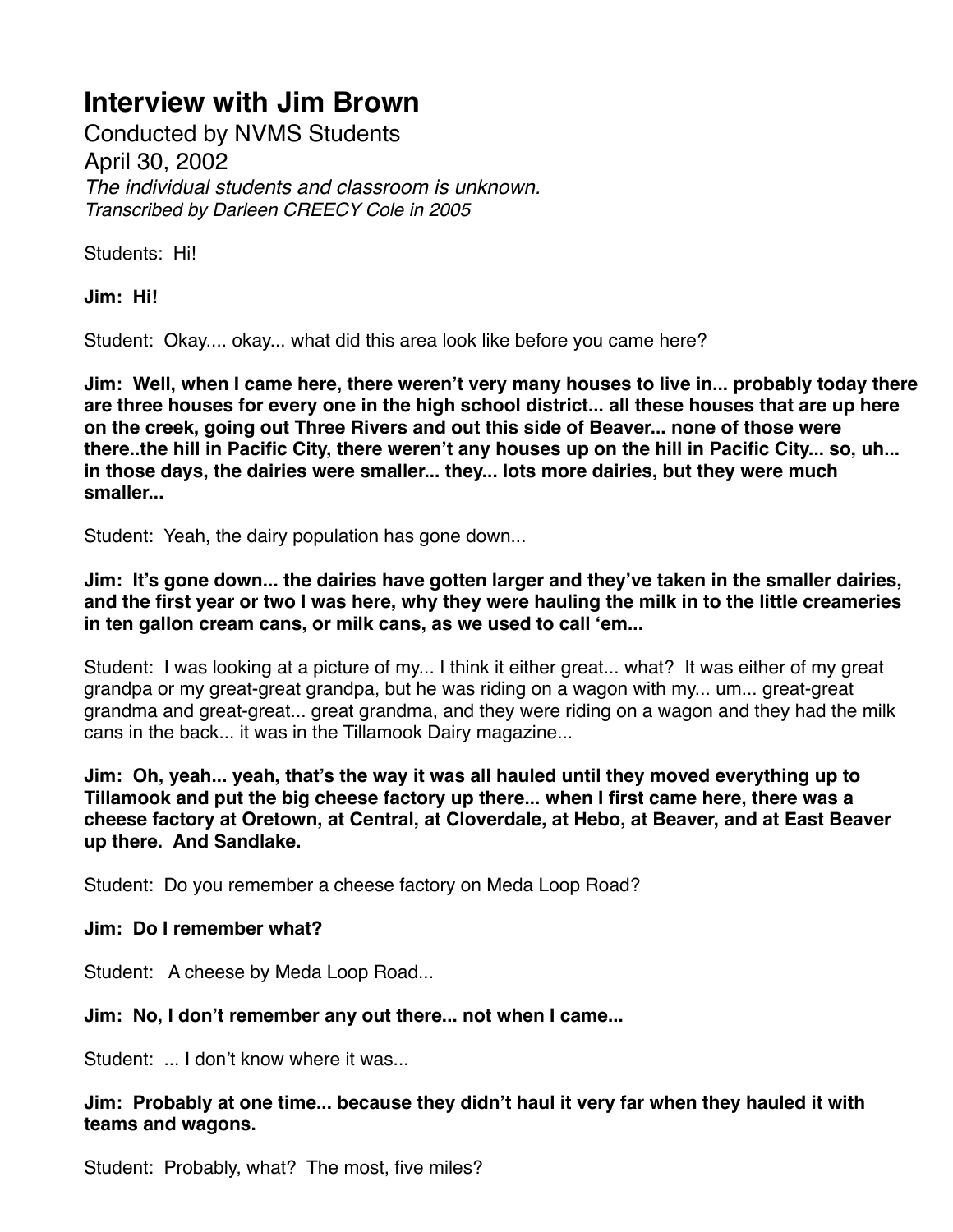Conducted by NVMS Students April 30, 2002 *The individual students and classroom is unknown. Transcribed by Darleen CREECY Cole in 2005*

## **Jim: Oh, I s'pose something like that... probably be about it.**

Student: Did you know about... there was supposably a ferret killing farm on my... on Meda Loop Road... and they killed ferrets there?

### **Jim: I don't remember anything about that.**

Student: I don't know how long ago it was.

**Jim: Yeah. No, I don't remember... there were several mink farms around...**

Student: Yeah, that's what I was meaning... minks…

**Jim: Oh, that's what you meant, was mink... okay... yeah... I don't remember one there, but I remember there was one up by Beaver and there was one out on Hiway 22, and there was some over at Pacific City and Woods and in that area... But I don't remember one at Meda Loop... but there coulda' been...**

Student: What were the... what were the students like when you first came to the school?

#### **Jim: They were good... very good students. They...**

Student: No problems?

**Jim: No... well, everybody has a little problem... but these kids came to school... they... when they went home they usually had to work on the dairy or whatever their parents did, and they didn't have a lot of time to be running around or anything, and they participated... the boys all participated in athletics... we had... I think the first year I was here we had 65 boys out for football...**

Student: 65! How many were in the school?

### **Jim: About 250 if I remember correctly in 19...**

Student: Total students...

#### **Jim: Total students...**

Student: Hmmm... so about a third of the school went out for football...

### **Jim: Yeah! Oh, yeah... over half the boys did...**

Student: The girls didn't play football?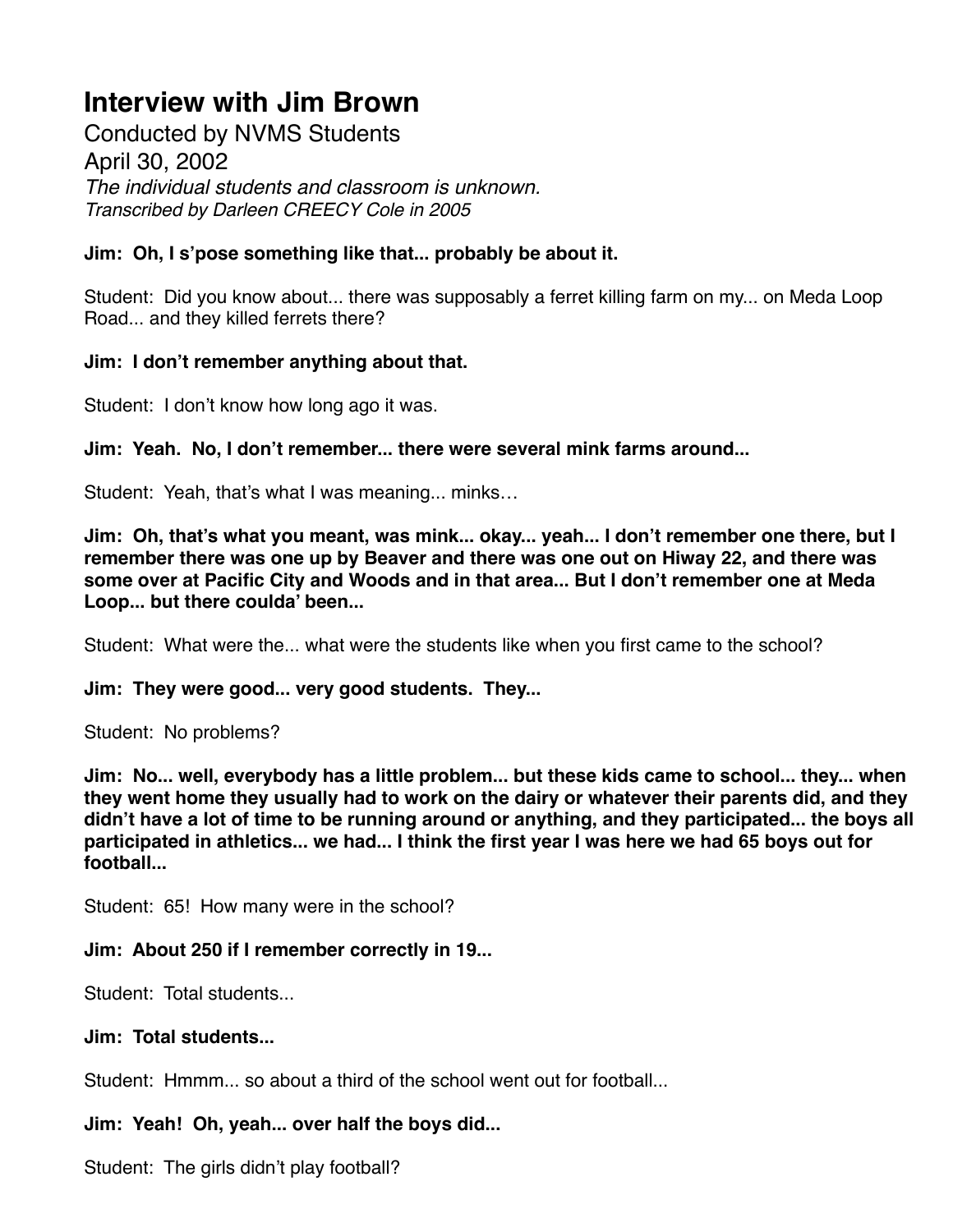Conducted by NVMS Students April 30, 2002 *The individual students and classroom is unknown. Transcribed by Darleen CREECY Cole in 2005*

**Jim: No... well, we had a powderpuff football game in those days, and after the football season was over and it was nice and muddy (laughing) we had a powderpuff football game, and I would coach the one team and teacher John Leinhart would teach the other... or coach the other team... and the freshman and seniors would play the sophomores and juniors, and it was quite a game...**

Student: Did you have all the high school students together back then on one team... the freshman through seniors on one team?

**Jim: We had JV football, I think, but we didn't have any freshman football...**

Student: Hmm.... would you say that the student behavior has got worse from when you first started to when you ended principaling?

**Jim: Oh, no, not necessarily.... most of the student problems we had were when we had new students come in that came from California or someplace else where they, more or less, ran wild...**

Student: Hmm….

**Jim: We didn't even know what marijuana was until we got about twenty students out of California one year, and then we found out real quick what it was.**

Student: Hmm... so they smoked it here?

**Jim: They didn't smoke it here if we caught 'em, but it was in the community...**

Student: What were some of the punishments back then... because today they just give you a piece of paper that's a citation...

**Jim: Oh.... everything from being sent home for a couple of days... that used to really cure the boys when you called their dad up and said so and so has not followed the rules... I'm gonna' have to send him home for a day or two, and the day would say, "Hey, I've got a big manure pile and good wheelbarrow... he'll know all the rules when he comes back!" And that usually took care of it.**

Student: Did you ever spank the kids?

**Jim: Noooo... I don't think I ever spanked any high school kids here... we used to spank 'em over in Idaho...**

Student: My dad... he was, um.... when he was in high school, he said that the teacher had a hook on the ceiling and there was... dangling from the hook was a wooden board on a string with holes in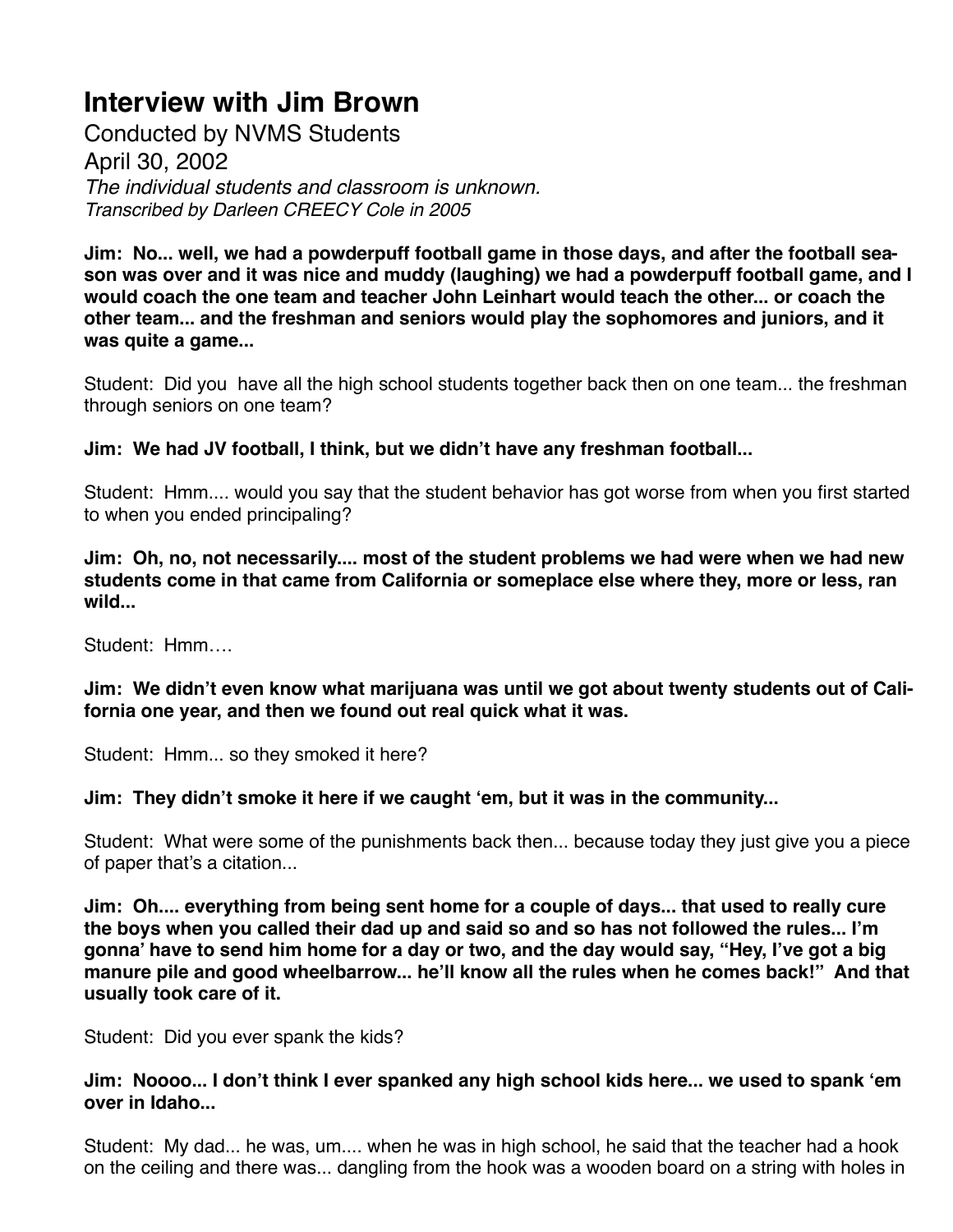Conducted by NVMS Students April 30, 2002 *The individual students and classroom is unknown. Transcribed by Darleen CREECY Cole in 2005* it... like a board about... that big...

**Jim: (laughing)... Well, I don't...**

Student: Everyone once in a while you'd hear a scream out of the classroom 'cause someone was getting whipped...

**Jim: I don't know about that... but there used to be an old paddle here... but I think it was just a kind of a...**

Student: A scare thing...

**Jim: Well, I don't know... I don't even know where it came from... but it was here... it was probably here when I left, too... but I never did use it that I can remember...**

Student: Were the sports back then the same they are today... same sports?

**Jim: No, we just had... we didn't have any girl's sports...**

Student: Hmm....

**Jim: ...as such... no, they played in physical education classes and things like that, but they didn't have team sports with other schools until finally we got started with some track, and then we got started volleyball and basketball then came along last, then course, softball just started a few years ago...**

Student: Hmm….

**Jim: But, when we started the basketball, why, they didn't have anybody to coach 'em, so I coached 'em...**

Student: Hmm.... what were the students taught?

**Jim: What were they what?**

Student: Taught...

**Jim: Taught?**

Student: Yeah...

## **Jim: Well, the usual things...**

Student: Math, reading...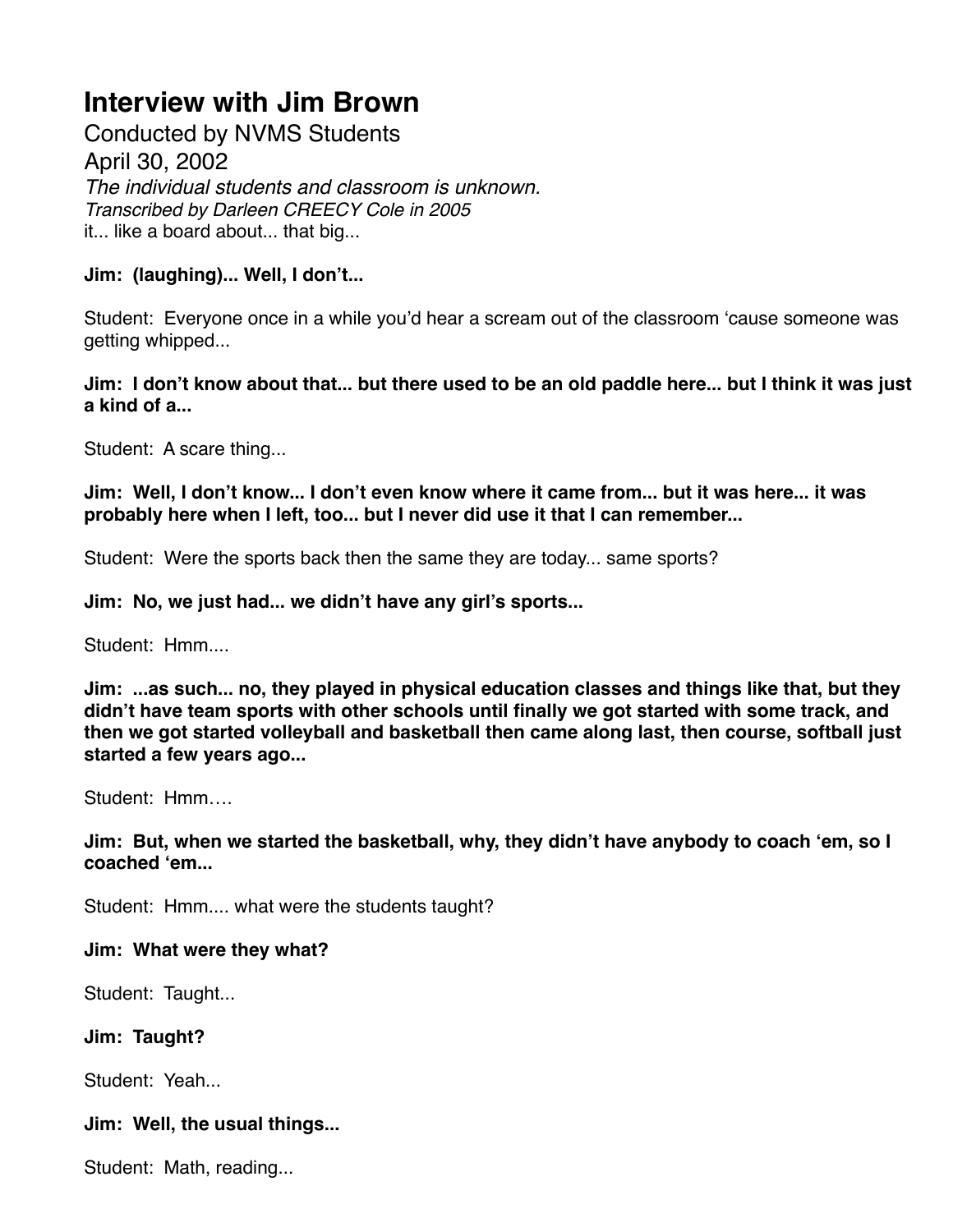Conducted by NVMS Students April 30, 2002 *The individual students and classroom is unknown. Transcribed by Darleen CREECY Cole in 2005*

**Jim: Math, Social Studies, we had... we probably had more shop classes and more home ec and...**

Student: What did they make in shop classes?

**Jim: Oh, everything from drift boats to gun stocks... yeah... one of the things that's a real good senior shop product... or project... is a gun stock made out of something like walnut or myrtle wood or something like that... takes a lot of skill to build something like that...**

Student: Hm... did you have any metal classes?

**Jim: We had metal after we moved... well, I think we had a little bit of welding down here in the basement, and then when we moved into the new shop, of course, then we had welding, and then that shop that's out behind the shop, the students built that... we built that with shop classes... actually built the whole building... they built...**

Student: Did any students build any guns, with the wood and the metal... just for a project...

#### **Jim: Build guns?**

Student: Guns... yeah...

**Jim: I don't of anybody ever building a gun, but they built gun stock, you know...**

Student: Do you guys sell them?

**Jim: No... they'd bring their gun... they'd tell me they'd want to build a gun stock in shop... I'd say fine... so the bus driver knew they were gonna' bring it in... you'd bring it in... I'll take the firing pin out of it... put it in my desk... you take it over and give it to Mr. Malmquist, and he'll lock it up over there, then you take the stock off, and then you build a new stock... takes a quite a while to do it…**

Student: How did the teachers communicate with each other at school? Did they just walk to the other classes?

**Jim: That's... or, general announcements we made from the office with the PA system... the only phones were in the office and we had a phone down in the old dressing room here for the coaches to use after the ball games to call in the games, but other than that, that was the only phones we had... course then when we built the new buildings, why, we had phones in the shop and in the new gym, so that... and in the kitchen over there... and we didn't start the hot lunch program over there until we had built the building and, oh, four or five years later we got the money together to put in the kitchen equipment and start the hot lunch program.**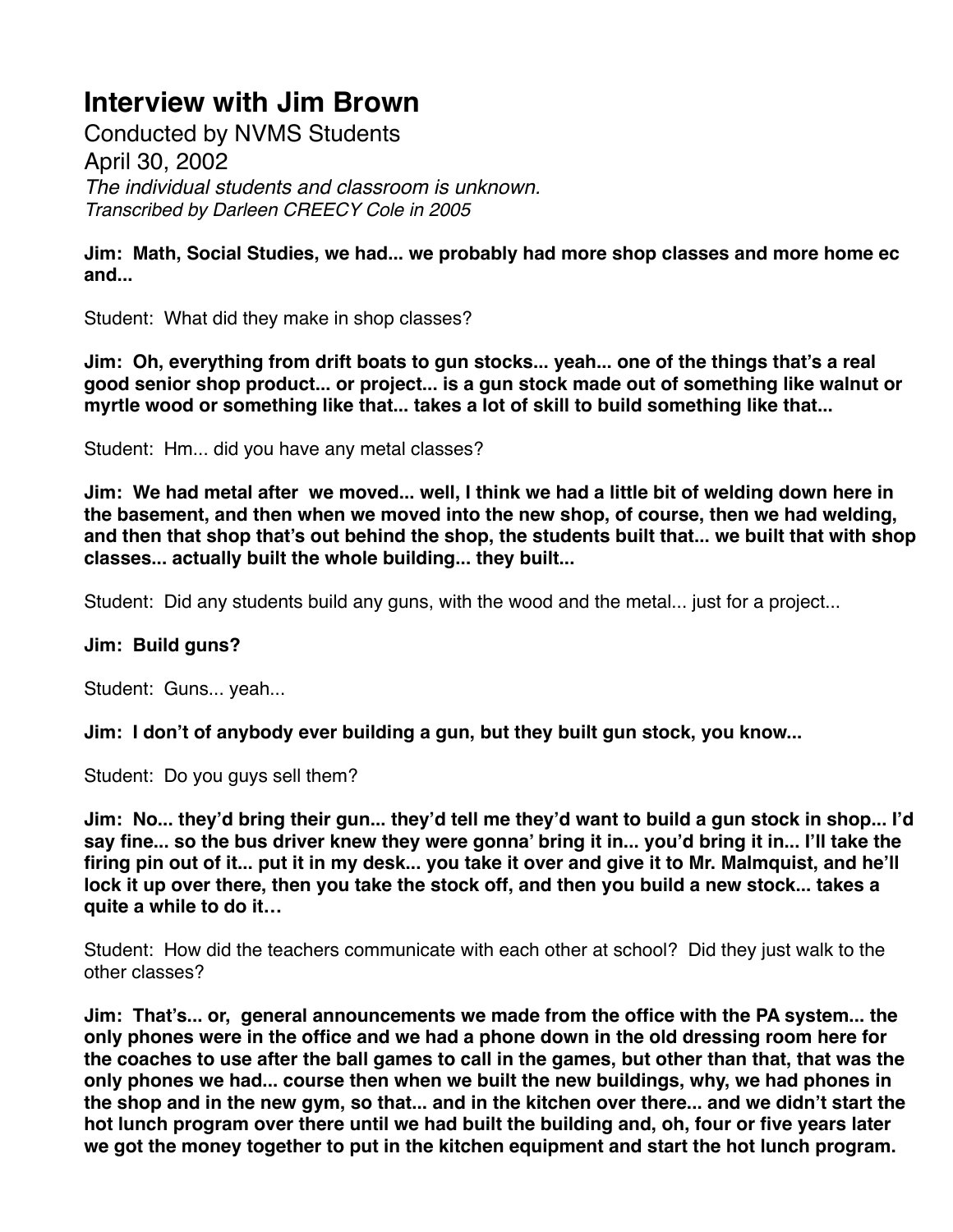Conducted by NVMS Students April 30, 2002 *The individual students and classroom is unknown. Transcribed by Darleen CREECY Cole in 2005* Student: So is there anything that the school did for the community?

**Jim: Oh, probably not as much as you do today. We didn't go out and do too many projects or anything... we had projects here to do for the school, you know, but not so much for the community... that's something's that come along in the latter years...**

Student: Do you have any specific stories about children that you thought were particularly funny or mean?

**Jim: Oh, I've got a lot of 'em, but I'd better not tell 'em! (laughing)... No, I would not want to embarrass anybody...**

Student: Oh, just tell one...

**Jim: No (laughing)... no, I don't think that that would be the right thing to do... but, sure, you always have some funny things that happen... but, you see, if you tell a story like that... the person that it's about... you don't have to name 'em, they know, and that's not too good... so I don't think we'll get into that... (laughing)...**

Student: Who were some of the teachers?

### **Jim: Who were some of the teachers?**

Student: Uh, huh (yes)…

**Jim: Well, when I first came here, of course, Mr. Pimentel was here... he'd been here about three or four years... Mr. Nelson had been here two years... Mr. Malmquist had been here two years... Mr. Heath had been here two years... Mr. Steubs had been here about four or five... Barry Adams, that ended up being the... winning more games than any basketball coach, remember, in the state... now, I think his record's been broken... but, anyway, he was here... and he was here for five years... Mrs. Frank that was a graduate of Sandlake High School was a commercial teacher, and John Leinhart was here... taught English... let's see... the first group... that's about... I brought a couple of teachers... Mr. Craven from Lincoln City... he came up with me and another fella'... and I can't even remember the other fella's name... he was a guidance director... came up at the same time... Mrs. Yokum was the secretary in the office, and of course, we didn't have any cooks... the custodians were Jack Gilman, who was here all of... for twenty-three years that I was here... he retired one year before I did... and Lee Taylor from way up in the Blaine country was a custodian and also a bus driver... and Mrs. Bailey from out on Three Rivers was a bus driver and... I was looking in an old annual that... Buster Bailey over here was one of the bus drivers and that... and through the years, 'course, a lot of people drove bus for us and things like that...** 

Student: How many teachers do you think you've gained... I mean, like you started out with a certain number, and now there's more teachers, or less teachers?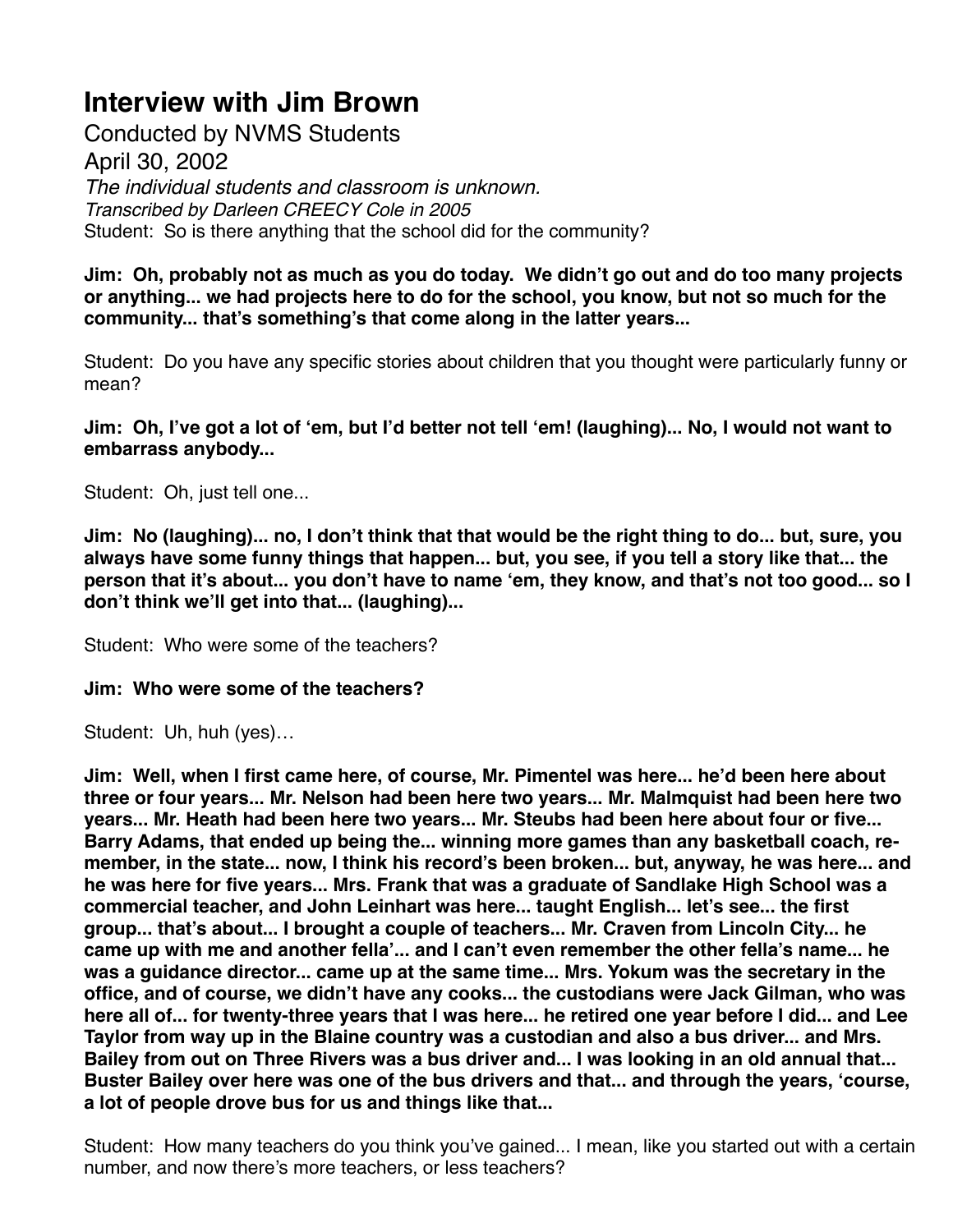Conducted by NVMS Students April 30, 2002 *The individual students and classroom is unknown. Transcribed by Darleen CREECY Cole in 2005*

**Jim: Oh... probably about the same... I think about fifteen's what it usually runs... I don't know how many they have here now, but I would imagine it's about that...**

Student: Hm... has the student population gone up?

**Jim: The student population... I think right now, they said, it's about the same in high school, but the grade schools are smaller now than they used to be... see, at that time there were four grade schools...**

Student: Yeah...

## **Jim: Cloverdale, Beaver, Hebo and Sandlake...**

Student: The grade school back then was grade one through eight, right?

### **Jim: Yes.**

Student: Now it's only one through five...

**Jim: Yeah... and your dad was a seventh grader at Cloverdale when I came here... (chuckling)... his dad was an eighth grader...**

Student: Do you know Ron Kellow?

**Jim: Oh, I had Ron Kellow for all the years... I had Ron Kellow as... little league baseball, and... I will tell you one funny story about Ron Kellow...**

Student: Okay…

**Jim: 'Cause he... 'cause I've told this one on him lots of times... I had him in little league baseball, and there was Ron Kellow and Ray Munroe and Blaine, our youngest son, Andy Nelson, Bruce Scherzinger, several more of 'em... I had these... and we played little league down in the league with Lincoln City... and nobody could even touch us as far as... they had three teams and we'd win every game... but anyway, we were coming back from there and Ron lived out on the dairy... you know where his old farm is down there on the old road... well, anyway we were coming back and we turned off there to let him off and in those days you didn't take everybody home, you'd let him walk a ways, see... we let him out and about that time somebody... I don't know if it Blaine or Ray or Keith Redberg... threw Ron's shoes out there in the swamp... so we stopped and waited, and Ron's out there running around in the swamp looking for these shoes... well, over there at the old cheese factory is a state policeman sitting in a car, so pretty soon here comes this state policeman over and he pulls right up beside me and wants to know what's going on, and we're all laughing, including myself, so hard that we couldn't even answer him (laughing)... so he said, "Well, I guess there's nothing**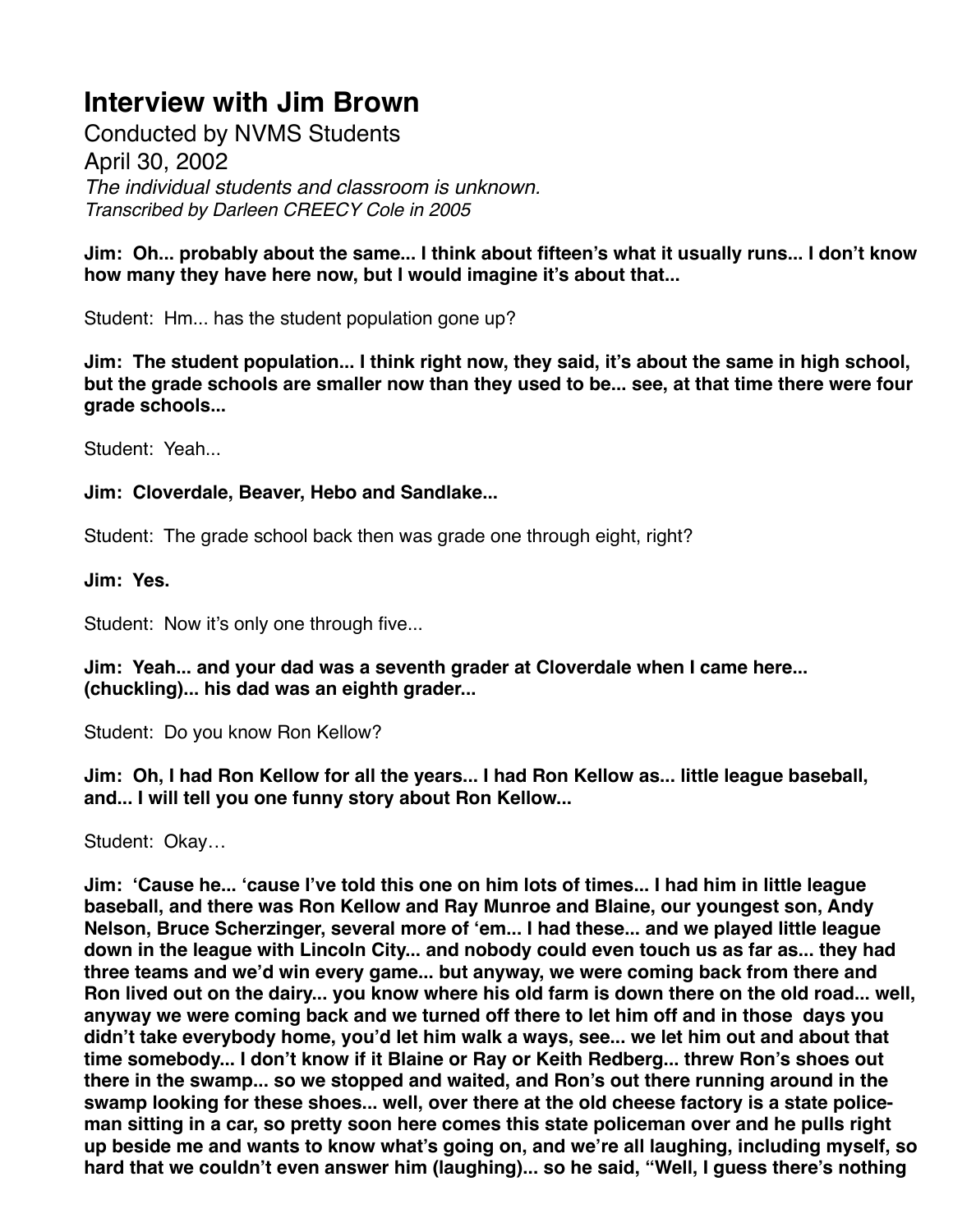Conducted by NVMS Students

April 30, 2002

*The individual students and classroom is unknown.*

*Transcribed by Darleen CREECY Cole in 2005*

**very serious here," and he got in his car and left... yeah, it was a pretty good one... 'course Ron remembers that, too, 'cause we kid him about it every once in a while when we see him... yeah...**

Student: Did you have a question?

**Other voice: Did he ever find his shoes?**

**Jim: Oh, yeah! Yeah, he found 'em... that particular bunch of kids... they were very good athletes and good students, and they were really full of fun... when they went on a trip, why, they had fun... they really...**

Student: How many people did you have on your baseball team?

**Jim: In baseball?**

Student: Yeah.

**Jim: Well, they used to have... I think they did have some JV baseball later, but when we first started we didn't have but the one varsity team, and you know, there were younger kids playing, and everything, but everybody didn't always get to play. You know, now I think that...**

Student: You had more than nine players on the team...

**Jim: Well, yeah... you had... fact is, we never used to cut anybody from the teams, you know...**

Student: Hmm….

**Jim: If they cut themselves, that was fine, but I always felt that everybody should get to participate... there's nothing that will prepare you better for life than to participate in any activity where you have to cooperate with other people, you have to be a team, you have to work with team work, you have to develop leadership qualities, you have to develop followership qualities, because we're not all gonna' be leaders... but some of us are going to be, and everybody does some leading and some following, so you have to learn all these... and that's one of the things that... one of the main reasons that we have athletics... another main reason that we've always had athletics is that we teach you to, or prepare you for life. The lines up there in the gym, the lines out there on the football field, were put there, you probably think so you can have fun playing the game. That isn't why we put 'em there. We put 'em there so that we can teach you about life... if you step out of bounds, you're penalized... if you foul, you're penalized... and in playing these games if you get too far out of line, they give you a technical... you know what happens when you get a technical in life?**

Student: You go to jail.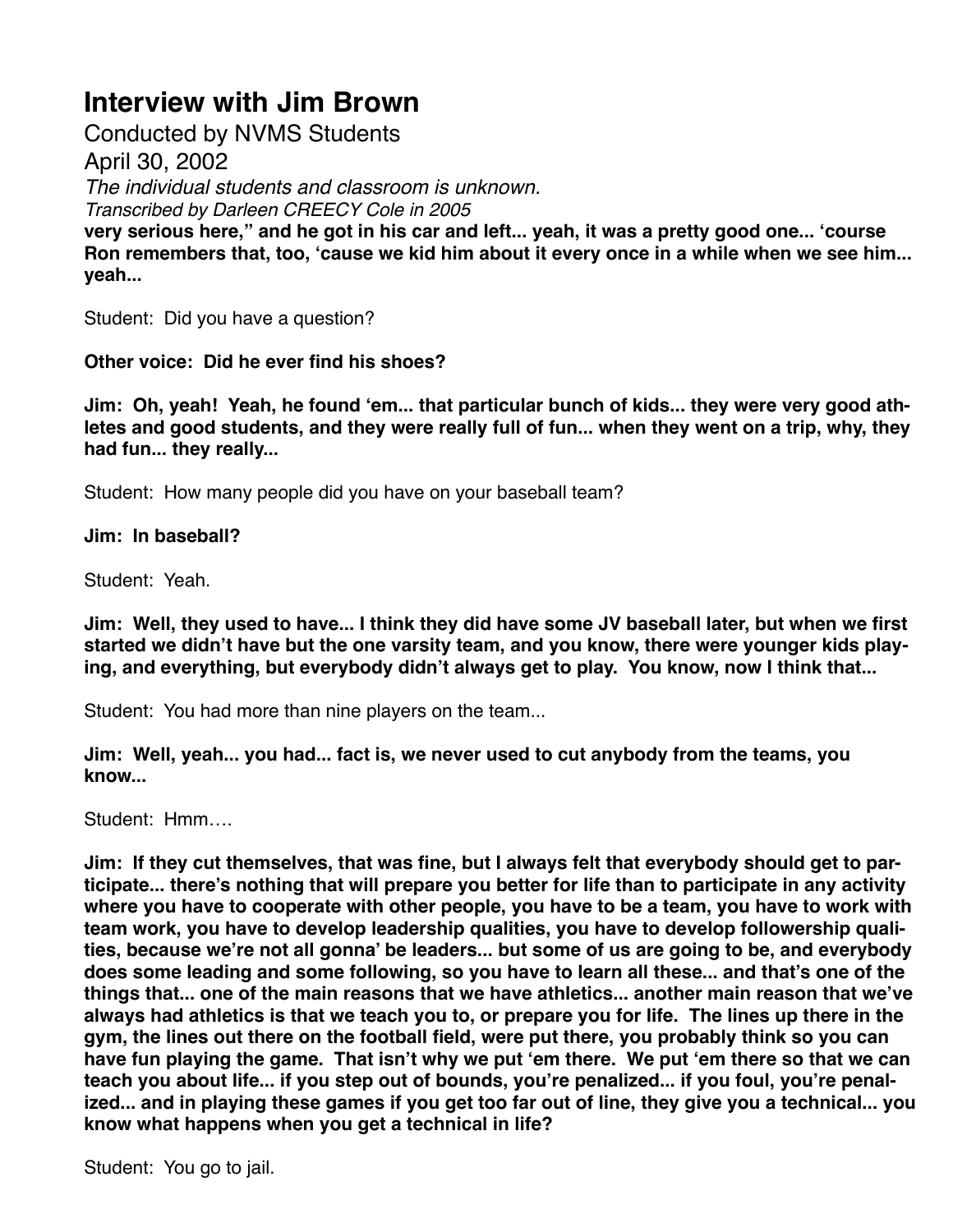Conducted by NVMS Students April 30, 2002 *The individual students and classroom is unknown. Transcribed by Darleen CREECY Cole in 2005*

**Jim: You got handcuffs, instead of technicals! (laughing)... Right. You go to jail. That's... and these are things that athletics teaches you... also... and these things are also developed in things like music, drama and things like this. That's why the activities are so important. And that's why as long as I am in the community, I hope I'll never see them charging kids to participate in extra-curricular activities, because that would eliminate some students. And it doesn't... it wouldn't save that much money. Very little.**

(Other voice and student discussing questions to ask)...

Student: What were the methods of teaching?

**Jim: The methods of teaching? Well, the teachers usually lectured a little bit... homework... some classes required homework, particularly... something like algebra... classes of that type, you know, you might have to have some homework... but other than that, the methods of teaching were... of course, labs in the sciences and in the shops and the home ec, you had labs, you know, and you actually... hands on...**

Student: Hmm.... students just wrote with pencils and pens, right?

### **Jim: Well, we had typewriters (laughing)...**

Student: No computers?

**Jim: And no computers... no we had, uh... we would change one-third of the typewriters out every year for new ones, and we probably had about thirty typewriters in the typing room, and of course, they had one in the library... we didn't have the...**

Student: So when you messed up...

#### **Jim: What?**

Student: So when you messed up on the typewriter...

**Jim: Well, everybody learned to type, and of course that's why when they went to computers, why...**

Student: You could just delete...

**Jim: Yeah... that's easier... word processors... I think we got into some word processors before I retired, but I did buy some computers...**

Student: How long ago did you retire?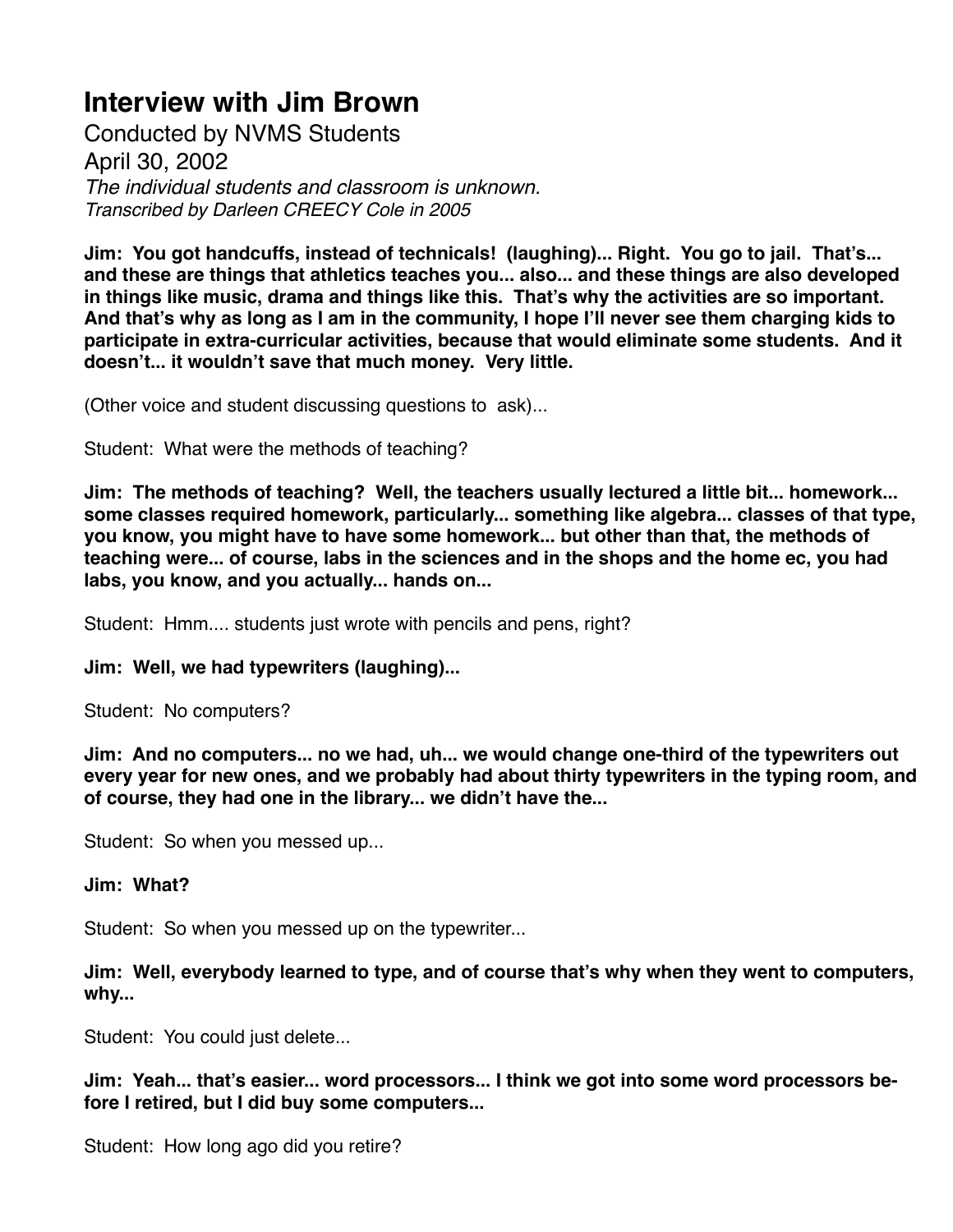Conducted by NVMS Students April 30, 2002 *The individual students and classroom is unknown. Transcribed by Darleen CREECY Cole in 2005* **Jim: Sixteen years ago...**

Student: Hmm....

**Jim: 1986, I believe it was... yeah... yes...**

Student: Were the bathrooms in the building, or were they outside?

**Jim: (laughing)... bathrooms have always been in the building, as far as I know... those were your old grade school days out in the country where they had the bathrooms outside (laughing)...**

Student: What were the bound... were they really strict about the boundaries about going outside the school area unsupervised?

#### **Jim: Off campus, you mean?**

Student: Yeah.

**Jim: Well, do you mean at noon, or...**

Student: Or, whatever...

**Jim: Well, sometimes we'd have closed campus at noon, and sometimes... some years we wouldn't... it depended upon the... if we had a lot of problems with people downtown, or something, or some problems, then we might say, no we're gonna' stay here at noon... we didn't drive off campus at noon that much, unless it was just really necessary, you know...**

Student: How many rooms were there in the building?

**Jim: Oh, gee, I don't remember. There were I think five downstairs and about six or seven upstairs, and then of course the gym here... which was this whole building through here.... I'll tell you... if you wanna' know another funny student story, though, I'll tell you this one, too. One of our school board members today... Sears... Mike Sears is on the school board... was a sophomore, I think, that year, and he was playing JV basketball, and it was at the end of the game... and the center circle was just about in there somewhere, and he fell flat on his back, and he had the ball... and he threw it like that and it went through the basket up at this end and caused the game to go into an overtime (laughing)... and won the ball game... it was JV basketball game...**

Other student: He was laying there and he just threw it?

**Jim: He was laying on his back and he just went like that and threw it and it just went swish!**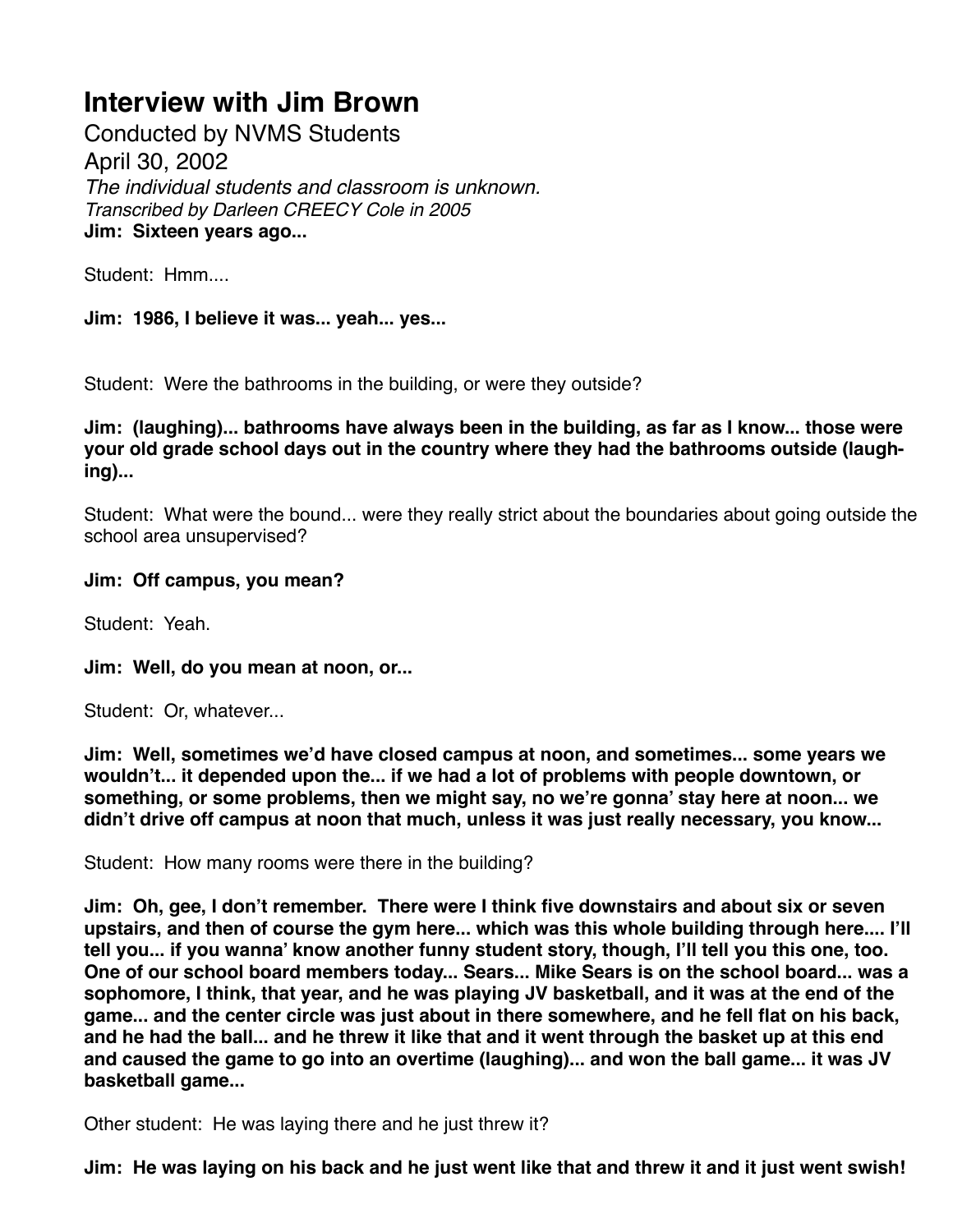Conducted by NVMS Students April 30, 2002 *The individual students and classroom is unknown. Transcribed by Darleen CREECY Cole in 2005*

Other voice: They scored that?

**Jim: What?**

Other voice: He scored that?

**Jim: Yeah, they scored it. As long as you don't travel, that's it. But, uh...**

Student: You guys have any questions?

**Jim: You know, the stage was over there, and the players sat up on the stage, see... and the bleachers were over here in this part, you know, where the people sat, and it would be crowded at every game... we had good teams... we always used to have good teams... basketball teams... and the place would be crowded... we had another kind of funny thing that I can tell you about that, uh... one time we were having a game here with Willamina, and one of our players lost his shoe, and the Willamina coach picked it up and ran over and threw it down in the old dressing room (laughing)... and the kid was running around with only one shoe on for a little bit here, you know, in the game, and finally got stopped and somebody went down and got his shoe for him... well, the minute the game's over... I was up here, sitting up here kinda' watching things, and here comes this kids' dad down out of the stands headed for the coach... for the Willamina coach, and I got out there and got him stopped and cooled him down (laughing)...**

### **Student: Was he gonna' attack him?**

Jim: Well, he was gonna' have some words with him or something, yeah, that's for sure! (laughing)...

### **Other student: When did this school start? Like what year did this high school become...**

Jim: Well, that... I kinda' think... it was in the '30's... out on that... the thing with the old school board members... the original school board members, why it has the date, I think, when they started... and that first year Mrs. Baertlein, who is still alive, was the home ec teacher here... at...

## **Student: What does home ec do?**

### **Jim: What? Home Ec? That's where they learn to cook and sew.**

Student: Oooooh....

**Jim: My goodness... that's a... (laughing)... you can't learn to cook and sew on the computer any more, I guess...**

Student: Ooooh, they got so many sites on the internet...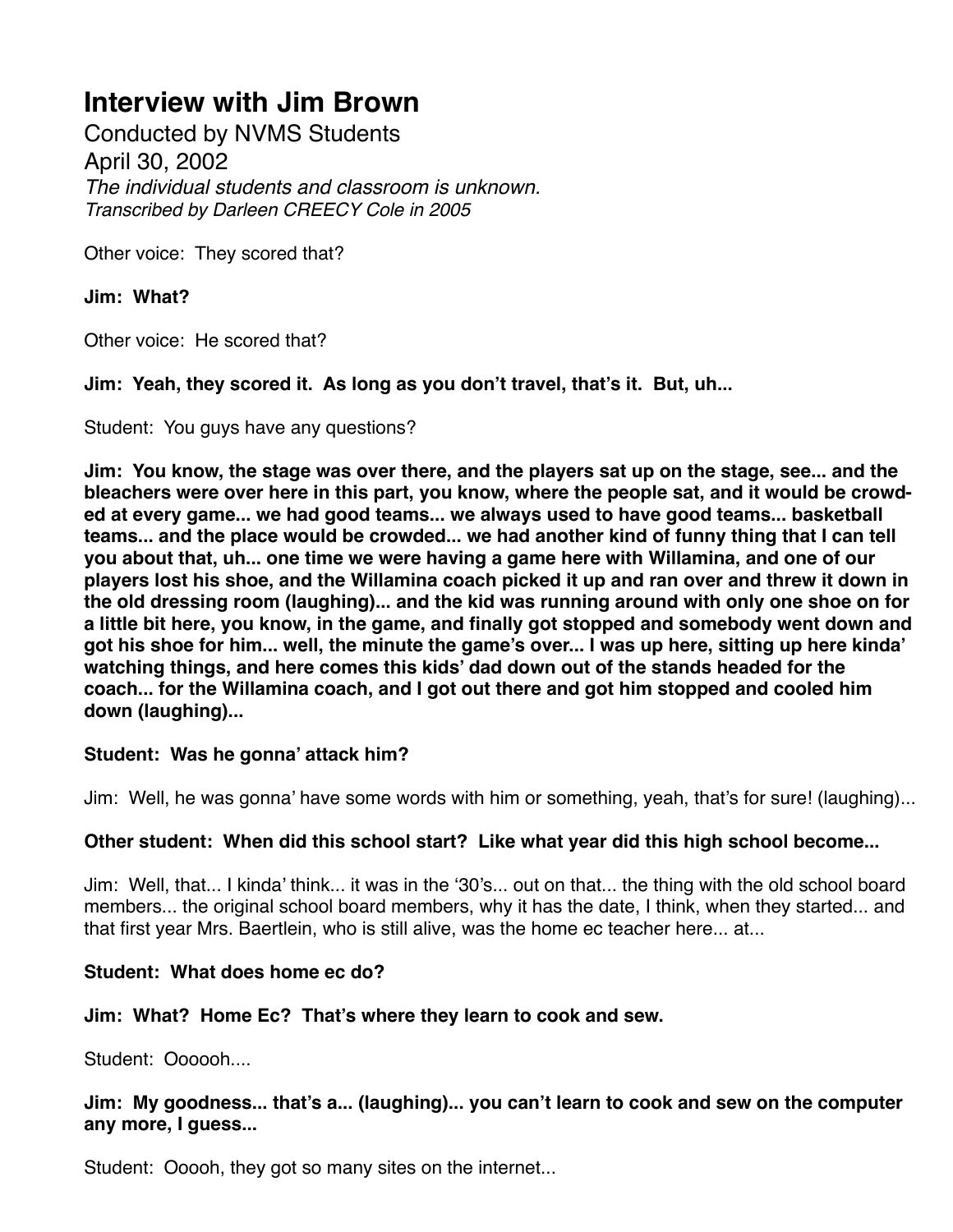Conducted by NVMS Students April 30, 2002 *The individual students and classroom is unknown. Transcribed by Darleen CREECY Cole in 2005*

### **Jim: Oh, I s'pose... yeah...**

Student: Hmmm....

Other student: Like, what was your favorite thing to do out of the year with the whole school... was there anything that you would take the whole school out and do... like have a picnic or something at the end of the year....

**Jim: Yeah, they used to have... yeah... they used to have picnics at the end of the year, and then we eliminated them... you have a problem and then you eliminate the problem by eliminating the thing... but another fun thing that they always did in track was when Dayton would come over and they'd have a track meet with Dayton and then they'd all go down to the beach and have a picnic with Dayton afterwards... and we always had very good relations with Dayton... they just... we always got along fine with them... Willamina seemed to be the one that we had some problems with now and then...**

Students: Took the kids shoe… There are problems with Willamina?

**Jim: They're still having problems with 'em... well, we've had some pretty rough ones through the years... but it all depends on who was at Willamina... they had some people that controlled the situation and then they had some that let their people go crazy, you know, and that's when you have problems.**

Student: Were the students mostly big or smaller than they are now back then?

**Jim: I think they were bigger...**

Student: Really?

**Jim: I really do... the year that our oldest son graduated, there were twenty-four boys in the graduating class, and twelve were six foot two or over...**

Student: Whoooo...

**Jim: Twelve of the the twenty-four boys...**

Student: So fifty percent of the kids were over six foot two...

**Jim: Well, now, this is just the boys (laughing)....**

Student: Yeah, I know... girls are usually shorter...

**Jim: Yeah... yeah... but that was Tom Williams and kids like that were in that class... yeah...**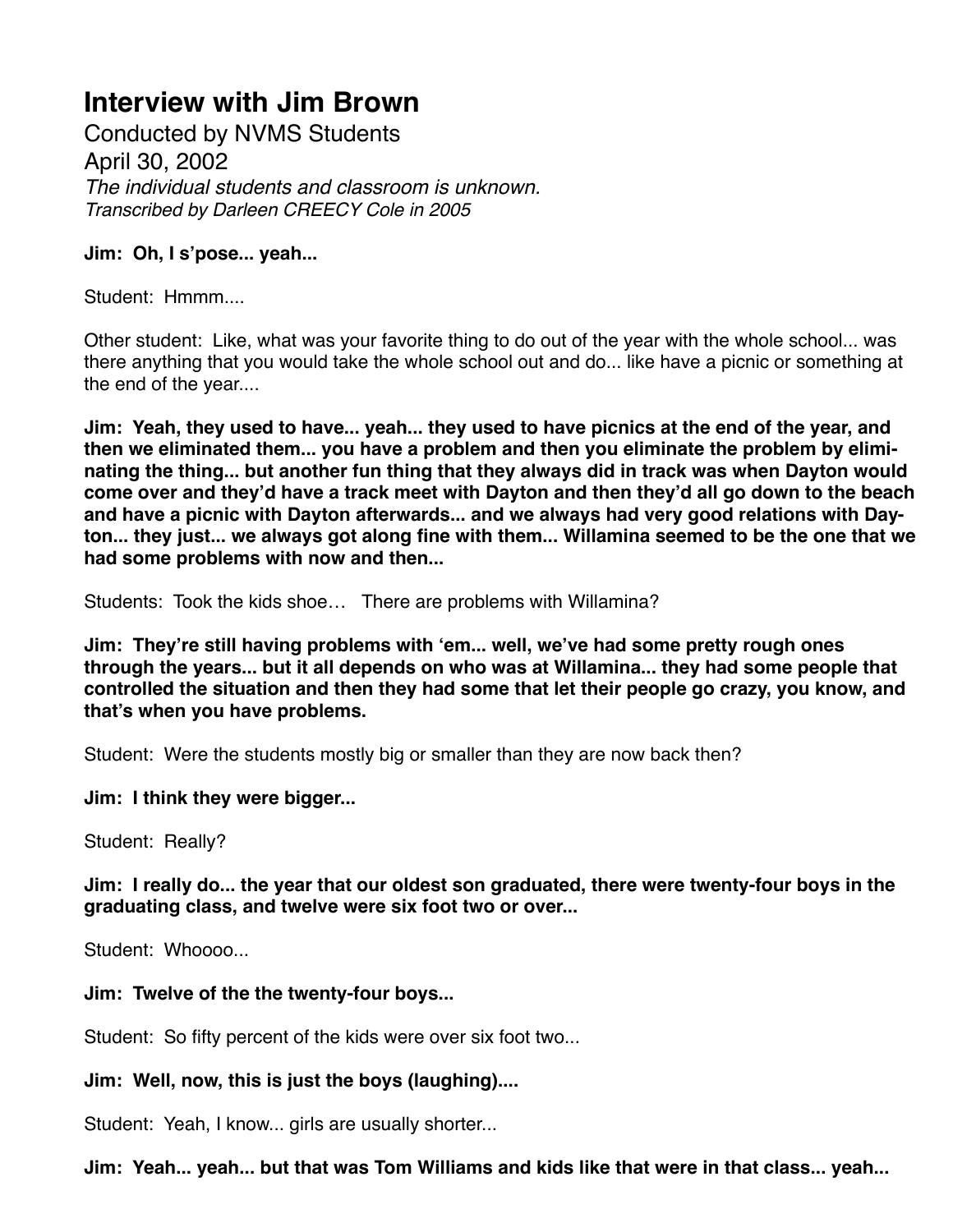Conducted by NVMS Students April 30, 2002 *The individual students and classroom is unknown. Transcribed by Darleen CREECY Cole in 2005* **our oldest son was in that class... you're about out of questions?**

Student: Yep...

Other student: Did you have any family here before you moved here?

**Jim: Did I have any family here? No... we lived down at Lincoln City, at Wecoma Beach down there, and we have four children, and so then we just, uh... the first year I told you I had to drive back and forth because we couldn't find a house up here... and so then when we moved up here, no, we didn't have any other family up in this area, but all of our children went through the high school here... and the youngest one... the one that's this young man's father's age... they were classmates... went all through... he went to Hebo for two or three years and then to Beaver for a couple years... we lived up in that area and then came back to Hebo for the last three years...**

Student: He's forty-five, right?

**Jim: How old's your dad?**

Student: Forty-five, forty-six...

**Jim: Well, that... he's probably the same, then... (chuckling)...**

Student: What was his name?

**Jim: Blaine.**

**Student: Hm.... We had heard so many stories about Goose and Ron and all kinds of stories about them...**

Jim: Oh, I'm sure... yeah...

### **Student: A lot of funny ones...**

Jim: Yeah...

**Other student: Well, like, did you have a favorite teacher that was fun for you to tease or play tricks on?**

Jim: Did I have a favorite teacher? Well, I...

**Other student: To play tricks on?**

**Jim: Yes... I used to like to pull jokes on Mr. Tiffin, the basketball coach.**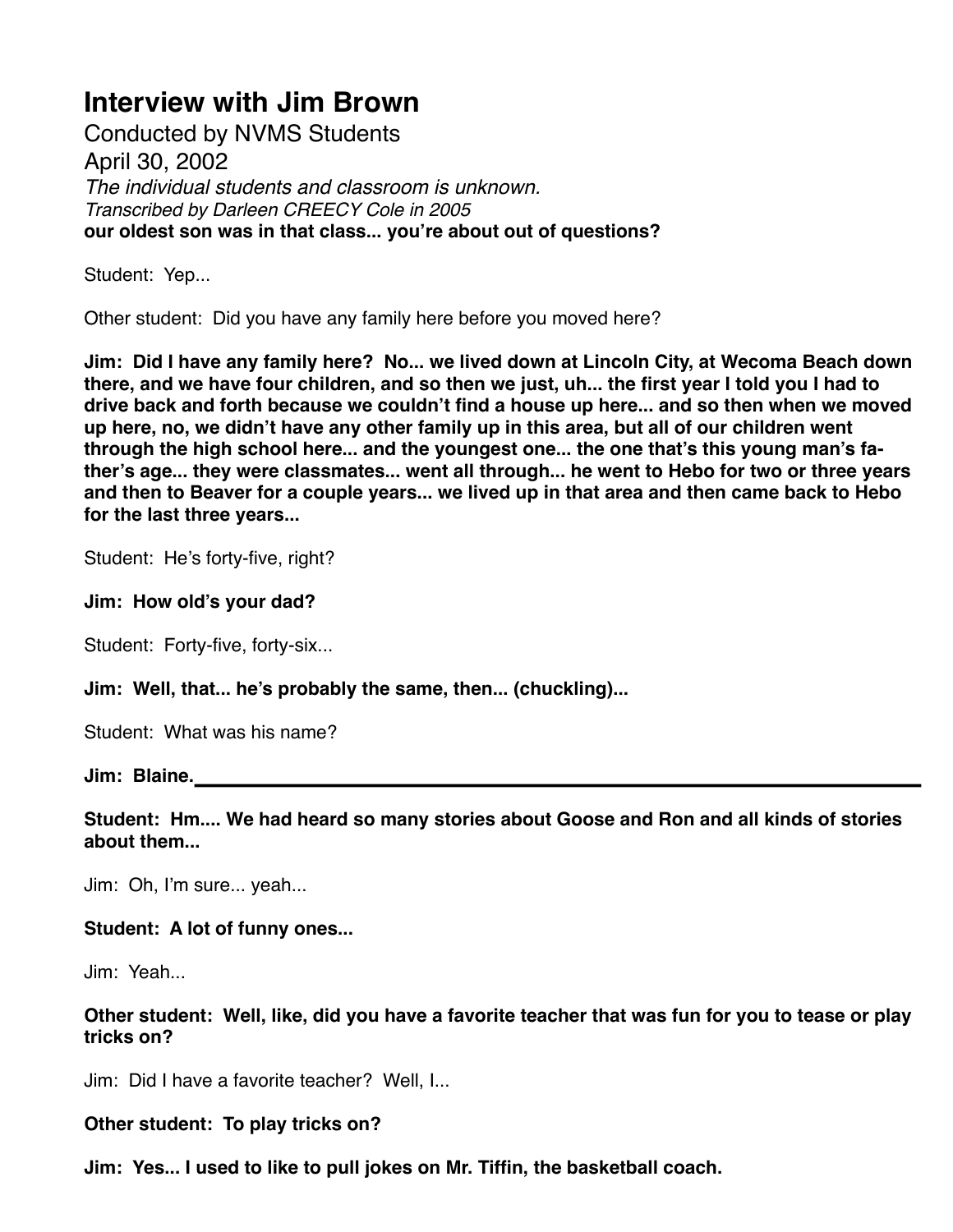Conducted by NVMS Students April 30, 2002 *The individual students and classroom is unknown. Transcribed by Darleen CREECY Cole in 2005*

Student: Why?

**Jim: Oh, he was just a fun guy. He'd pull 'em on me! And it isn't any fun to pull a joke on somebody unless they'll pull one on you. But I... I'll tell you one about him... he gets kidded about this one a lot, too... I don't know whether... he was the basketball coach here, and his son graduated here and teaches over in the Salem school district... but anyway, his first year over here, we played McClaren School for Boys... that's a reform school... and they were coming over for a football game... so I got a bright idea and he'd... I knew this Mr. Tiffin was kind of a joker, so I called him in to the office in the morning and I said, "Now, McClaren School for Boys is coming over and they want to bring a spectator bus and the basketball coach from McClaren is going to be a chaperone on this spectator bus, and he'd like to have you meet him in the parking lot and help him get these kids from McClaren up to the grandstand." So all day he'd come in between classes... "Well, why me... why me... why me?" Because you're the basketball coach and all you basketball coaches have to get together, you know... so that night when the McClaren football team got here... the coach was a gentleman by the name of Tommy Lee... an Indian boy... and I went out and talked to him and I said, "Now, I'm gonna' send the basketball coach out to ask you when the bus is comin', and you tell him just before the game," see, so (chuckling)... he did he went out and Tommy Lee told him well, it'll be here so Mr. Tiffin went down into the parking lot and he was waiting down there... when the game started he was still waiting for the bus... and Mr. Malmquist... I'd put him in on the joke... by that time we were standing in the grandstand laughing at him down there (laughing)... after a few minutes he caught on there wasn't gonna' be any spectator bus from the reform school... (laughing)...**

Other student: Um, like, three... what are three main accomplishments that you did or three things that you liked that you did while you were principal here at Nestucca?

### **Jim: Well...**

Student: Achievements...

**Jim: Well, probably the most... best achievement, of course, was to build the buildings out here, you know... the new gym, the grandstand, the shops, the tennis courts out there, the parking lot, the track up here with the stuff on it... all of those things were accomplishments...** 

Student: What year did you put the pavement in on the parking lot?

**Jim: Oh, that's a good question... I don't know... I can... I... wait a minute now... Todd Heath was a sophomore that year, and I had him working out there, and we had to put the pipe down in the trenches, you know, and he and Mr. Malmquist and another student that I don't remember his name were out there and they put all this drain tile in, you know, and then they covered it all up... but I... it would have had to have been... oh, it would have had to have been seventy... hmm... boy, I just really... wouldn't say what year it was exactly...**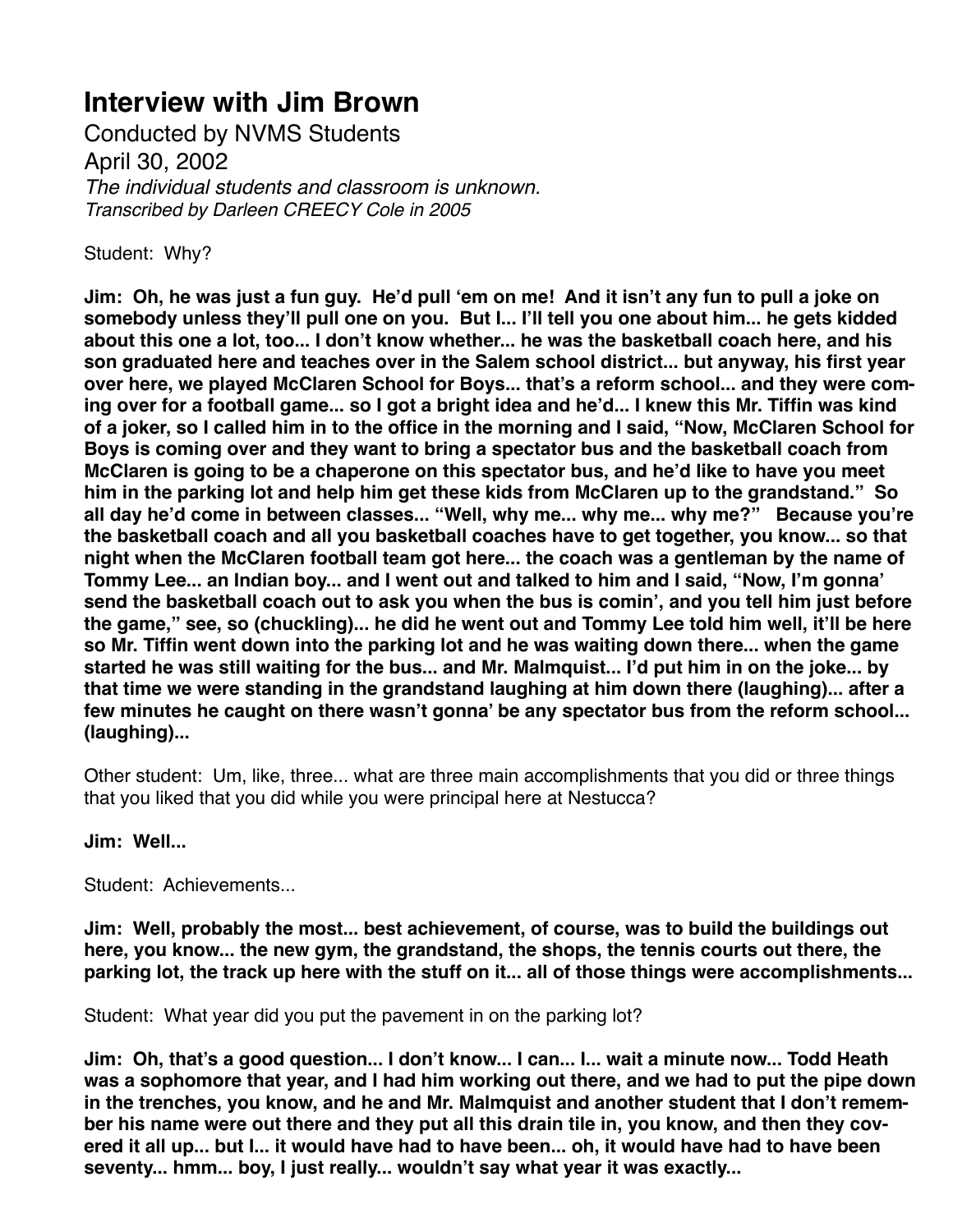Conducted by NVMS Students April 30, 2002 *The individual students and classroom is unknown. Transcribed by Darleen CREECY Cole in 2005*

Student: So it was in the seventies?

## **Jim: It was in the seventies, yeah.**

Other student: But, um, like... what were three good memories of yours, or three things that really stick out in your memory that happened to you?

## **Jim: Well, I think that... that was one of 'em, of course...**

Student: Probably the stories...

**Jim: ... and the fact that we increased it so we had more shop classes and things like that, and starting the girls athletic programs, you know... Title Nine, which was a federal law, came in and we started these girls programs and I wished they'd a started long before they did, because we had a lot of outstanding girl athletes here before we ever started the program. Yeah. They... some of our girl athletes were really outstanding. But... and that was good... but mainly that was it, you know... and we always tried to have good busses and everything...**

Student: How many principals were here before you were principal?

**Jim: I wouldn't have any idea... the fella' that was here before me was here for three years, and I suppose there were several of 'em...**

Student: How long were you the principal?

### **Jim: Twenty-four years.**

**S**tudent: So you were principal, and the Hurlimans were in your classes twenty-four year...

## **Jim: (laughing)... Twenty-four years... yeah...**

Student: That's amazing.

### **Jim: There's a lot of Hurlimans...**

Student: Huh... okay... if you were to say one thing that you liked most about your career of teaching, what would it be?

**Jim: The cooperation of the community. We used to have to vote on a levy to operate the school, and never, ever did we ever lose an election to raise money to run the school. We never lost an issue. We lost a bond issue one time, years and years ago, and then we turned right around and made it for a larger amount of money and that's when we remodeled all this and built the new buildings. But the first one was turned down because the people in the**